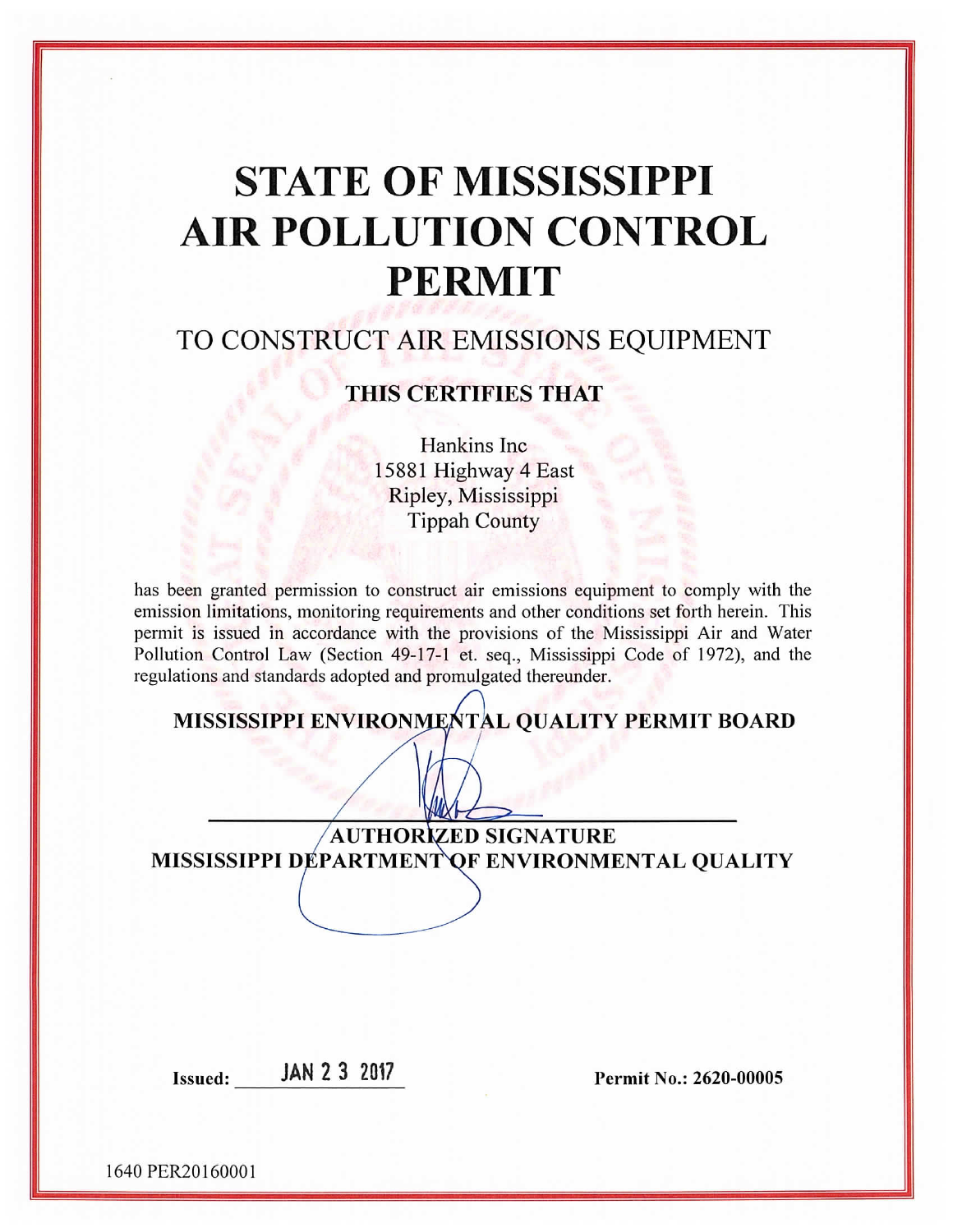#### **SECTION 1**

#### **A. GENERAL CONDITIONS**

- 1. This permit is for air pollution control purposes only. (Ref.: 11 Miss. Admin. Code Pt. 2, R. 2.1.D.)
- 2. Any activities not identified in the application are not authorized by this permit. (Ref.: Miss. Code Ann. 49-17-29 1.b)
- 3. The knowing submittal of a permit application with false information may serve as the basis for the Permit Board to void the permit issued pursuant thereto or subject the applicant to penalties for operating without a valid permit pursuant to State Law. (Ref.: 11 Miss. Admin. Code Pt. 2, R. 2.2.B(5).)
- 4. It is the responsibility of the applicant/permittee to obtain all other approvals, permits, clearances, easements, agreements, etc., which may be required including, but not limited to, all required local government zoning approvals or permits. (Ref.: 11 Miss. Admin. Code Pt. 2, R. 2.1.D(6).)
- 5. The issuance of a permit does not release the permittee from liability for constructing or operating air emissions equipment in violation of any applicable statute, rule, or regulation of state or federal environmental authorities. (Ref.: 11 Miss. Admin. Code Pt. 2, R. 2.2.B(7).)
- 6. It shall not be a defense for a permittee in an enforcement action that it would have been necessary to halt or reduce the permitted activity in order to maintain compliance with the conditions of the permit, unless halting or reducing activity would create an imminent and substantial endangerment threatening the public health and safety of the lives and property of the people of this state. (Ref.: 11 Miss. Admin. Code Pt. 2, R. 2.2. $B(15)(a)$ .)
- 7. The permit and/or any part thereof may be modified, revoked, reopened, and reissued, or terminated for cause. Sufficient cause for a permit to be reopened shall exist when an air emissions stationary source becomes subject to Title V. The filing of a request by the permittee for a permit modification, revocation and reissuance, or termination, or of a notification of planned changes or anticipated noncompliance does not stay any permit condition. (Ref.: 11 Miss. Admin. Code Pt. 2, R. 2.2.B(15)(b).)
- 8. The permit does not convey any property rights of any sort, or any exclusive privilege. (Ref.: 11 Miss. Admin. Code Pt. 2, R. 2.2.B(15)(c).)
- 9. The permittee shall furnish to the DEQ within a reasonable time any information the DEQ may request in writing to determine whether cause exists for modifying, revoking and reissuing, or terminating the permit or to determine compliance with the permit. Upon request, the permittee shall also furnish to the DEQ copies of records required to be kept by the permit or, for information claimed to be confidential, the permittee shall furnish such records to the DEQ along with a claim of confidentiality. The permittee may furnish such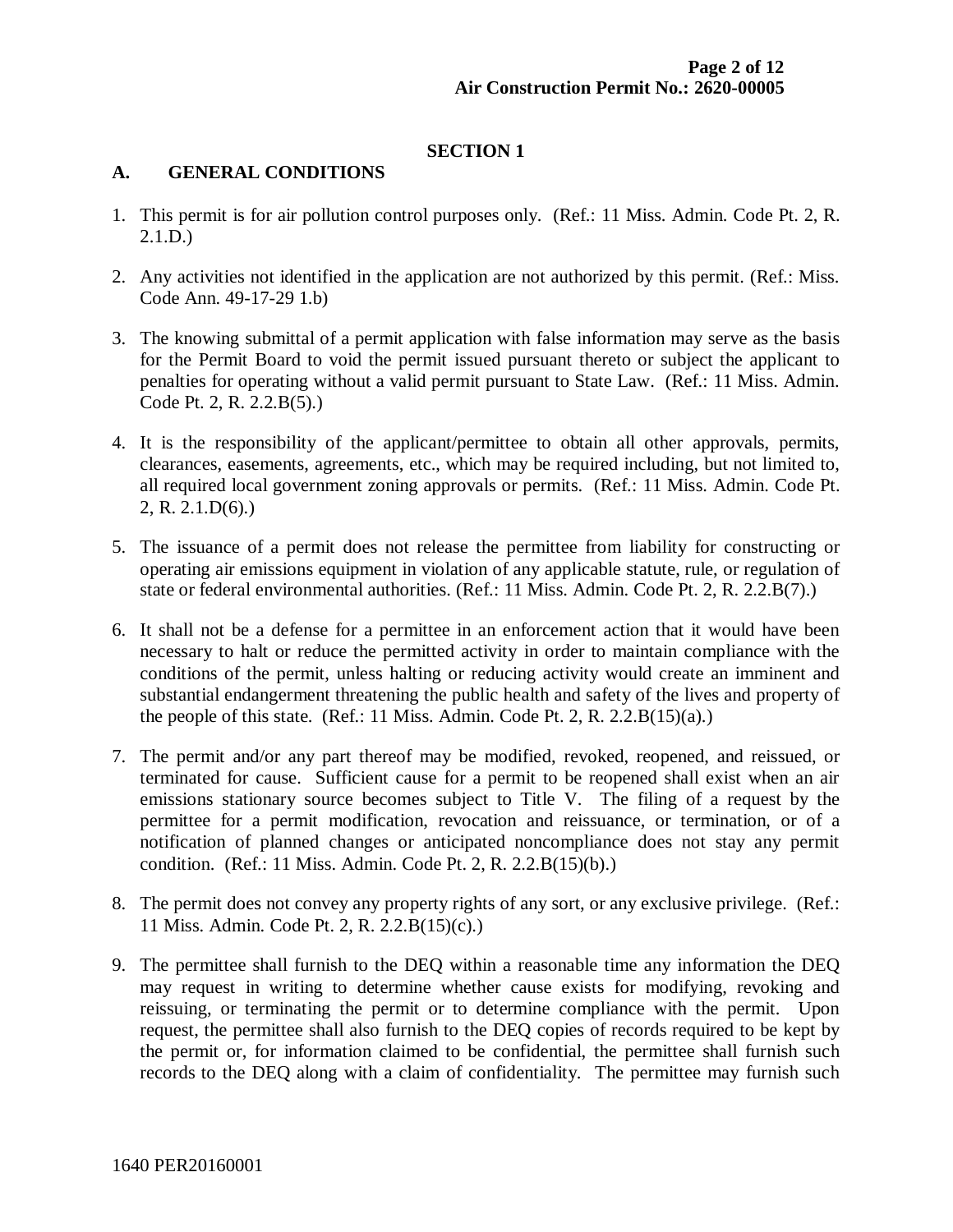records directly to the Administrator along with a claim of confidentiality. (Ref.: 11 Miss. Admin. Code Pt. 2, R. 2.2.B(15)(d).)

- 10. Design and Construction Requirements: The stationary source shall be designed and constructed so as to operate without causing a violation of an Applicable Rules and Regulations, without interfering with the attainment and maintenance of State and National Ambient Air Quality Standards, and such that the emission of air toxics does not result in an ambient concentration sufficient to adversely affect human health and well-being or unreasonably and adversely affect plant or animal life beyond the stationary source boundaries. (Ref.: 11 Miss. Admin. Code Pt. 2, R. 2.5.A.)
- 11. Solids Removal: The necessary facilities shall be constructed so that solids removed in the course of control of air emissions may be disposed of in a manner such as to prevent the solids from becoming windborne and to prevent the materials from entering State waters without the proper environmental permits. (Ref.: Miss. Code Ann. 49-17-29)
- 12. Diversion and Bypass of Air Pollution Controls: The air pollution control facilities shall be constructed such that diversion from or bypass of collection and control facilities is not needed except as provided for in 11 Miss. Admin. Code Pt. 2, R. 1.10., "Air Emission Regulations for the Prevention, Abatement, and Control of Air Contaminants." (Ref.: 11 Miss. Admin. Code Pt. 2, R. 1.10.)
- 13. Fugitive Dust Emissions from Construction Activities: The construction of the stationary source shall be performed in such a manner so asto reduce fugitive dust emissions from construction activities to a minimum. (Ref.: 11 Miss. Admin. Code Pt. 2, R. 2.5.A(4).)
- 14. Right of Entry: The permittee shall allow the Mississippi Department of Environmental Quality Office of Pollution Control and the Mississippi Environmental Quality Permit Board and/or their representatives upon presentation of credentials:
	- a) To enter upon the permittee's premises where an air emission source is located or in which any records are required to be kept under the terms and conditions of this permit; and
	- b) At reasonable times to have access to and copy any records required to be kept under the terms and conditions of this permit; to inspect any monitoring equipment or monitoring method required in this permit; and to sample any air emissions. (Ref.: Miss. Code Ann. 49-17-21)
- 15. Permit Modification or Revocation: After notice and opportunity for a hearing, the Permit Board may modify the permit or revoke it in whole or in part for good cause shown including, but not limited to:
	- a) Persistent violation of any of the terms or conditions of this permit;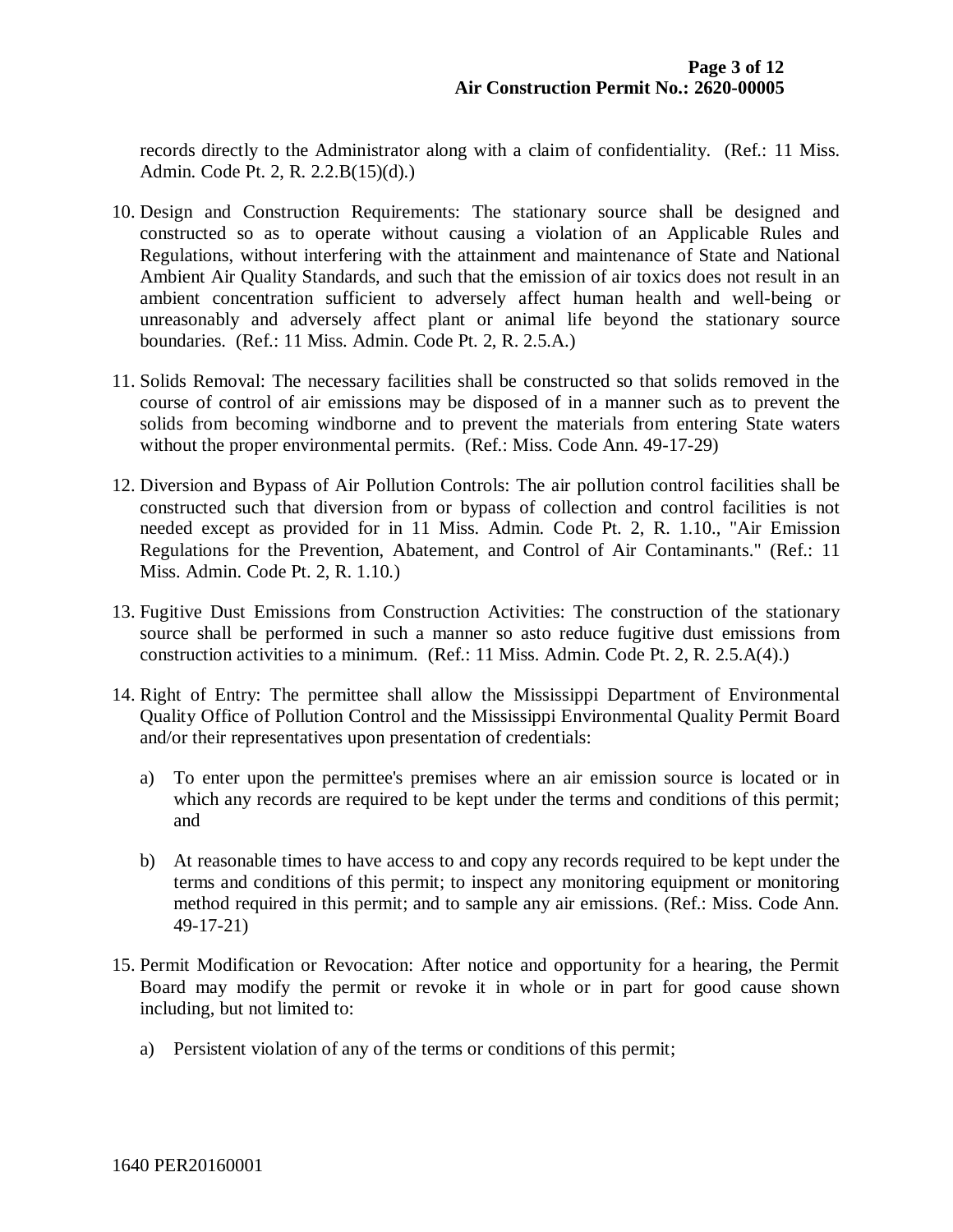- b) Obtaining this permit by misrepresentation or failure to disclose fully all relevant facts; or
- c) A change in federal, state, or local laws or regulations that require either a temporary or permanent reduction or elimination of previously authorized air emission.

(Ref.: 11 Miss. Admin. Code Pt. 2, R. 2.2.C.)

- 16. Public Record and Confidential Information: Except for data determined to be confidential under the Mississippi Air & Water Pollution Control Law, all reports prepared in accordance with the terms of this permit shall be available for public inspection at the offices of the Mississippi Department of Environmental Quality, Office of Pollution Control. (Ref.: Miss. Code Ann. 49-17-39)
- 17. Permit Transfer: This permit shall not be transferred except upon approval of the Permit Board. (Ref.: 11 Miss. Admin. Code Pt. 2, R. 2.16.B)
- 18. Severability: The provisions of this permit are severable. If any provision of the permit, or the application of any provision of the permit to any circumstances, is challenged or held invalid, the validity of the remaining permit provisions and/or portions thereof or their application to other persons or sets of circumstances, shall not be affected thereby. (Ref. 11 Miss. Admin. Code Pt. 2, R. 2.1.D(7).)
- 19. Permit Expiration: The permit to construct will expire if construction does not begin within eighteen (18) months from the date of issuance or if construction is suspended for eighteen (18) months or more. (Ref.: 11 Miss. Admin. Code Pt. 2, R. 2.5.C(1).)
- 20. Certification of Construction: A new stationary source issued a Permit to Construct cannot begin operation until certification of construction by the permittee. (Ref.: 11 Miss. Admin. Code Pt. 2, R. 2.5.D(3).)
- 21. Beginning Operation: Except as prohibited in Section 1, Condition 24 of this permit, after certification of construction by the permittee, the Permit to Construct shall be deemed to satisfy the requirement for a permit to operate until the date the application for issuance or modification of the Title V Permit or the application for issuance or modification of the State Permit to Operate, whichever is applicable, is due. This provision is not applicable to a source excluded from the requirement for a permit to operate as provided by 11 Miss. Admin. Code Pt. 2, R. 2.13.G. (Ref.: 11 Miss. Admin. Code Pt. 2, R. 2.5.D(4).)
- 22. Application for a Permit to Operate: Except as otherwise specified in Section 1, Condition 24 of this permit, the application for issuance or modification of the State Permit to Operate or the Title V Permit, whichever is applicable, is due twelve (12) months after beginning operation or such earlier date or time as specified in the Permit to Construct. The Permit Board may specify an earlier date or time for submittal of the application. Beginning operation will be assumed to occur upon certification of construction, unless the permittee specifies differently in writing. (Ref.: 11 Miss. Admin. Code Pt. 2, R. 2.5.D(5).)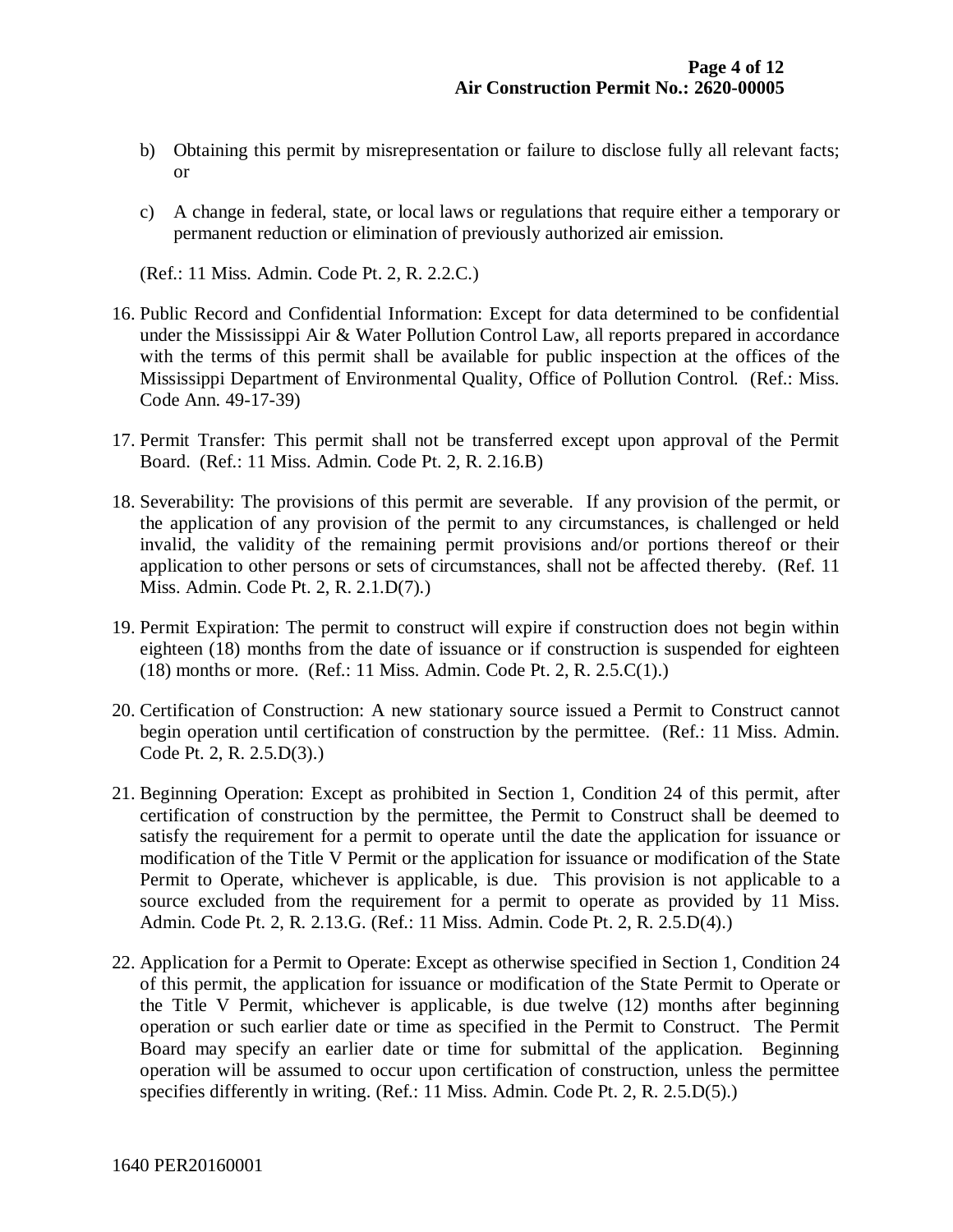- 23. Operating Under a Permit to Construct: Except as otherwise specified in Section 1, Condition 24 of this permit, upon submittal of a timely and complete application for issuance or modification of a State Permit to Operate or a Title V Permit, whichever is applicable, the applicant may continue to operate under the terms and conditions of the Permit to Construct and in compliance with the submitted application until the Permit Board issues, modifies, or denies the Permit to Operate. (Ref.: 11 Miss. Admin. Code Pt. 2, R. 2.5.D(6).)
- 24. Application Requirements for a Permit to Operate for Moderate Modifications: For moderate modifications that require contemporaneous enforceable emissions reductions from more than one emission point in order to "net" out of PSD/NSR, the applicable Title V Permit to Operate or State Permit to Operate must be modified prior to beginning operation of the modified facilities. (Ref.: 11 Miss. Admin. Code Pt. 2, R. 2.5.D(7).)
- 25. General Duty: All air emission equipment shall be operated as efficiently as possible to provide the maximum reduction of air contaminants. (Ref.: 11 Miss. Admin. Code Pt. 2, R.  $2.2.B(10)$ .
- 26. Deviation Reporting: Except as otherwise specified herein, the permittee shall report all deviations from permit requirements, including those attributable to upsets, the probable cause of such deviations, and any corrective actions or preventive measures taken. Said report shall be made within five (5) working days of the time the deviation began. (Ref.: 11 Miss. Admin. Code Pt. 2, R. 2.2.B(10).)
- 27. Compliance Testing: Regarding compliance testing:
	- a) The results of any emissions sampling and analysis shall be expressed both in units consistent with the standards set forth in any Applicable Rules and Regulations or this permit and in units of mass per time.
	- b) Compliance testing will be performed at the expense of the permittee.
	- c) Each emission sampling and analysis report shall include but not be limited to the following:
		- (1) detailed description of testing procedures;
		- (2) sample calculation(s);
		- (3) results; and
		- (4) comparison of results to all Applicable Rules and Regulations and to emission limitations in the permit.

(Ref.: 11 Miss. Admin. Code Pt. 2, R. 2.6.B(3), (4), and (6).)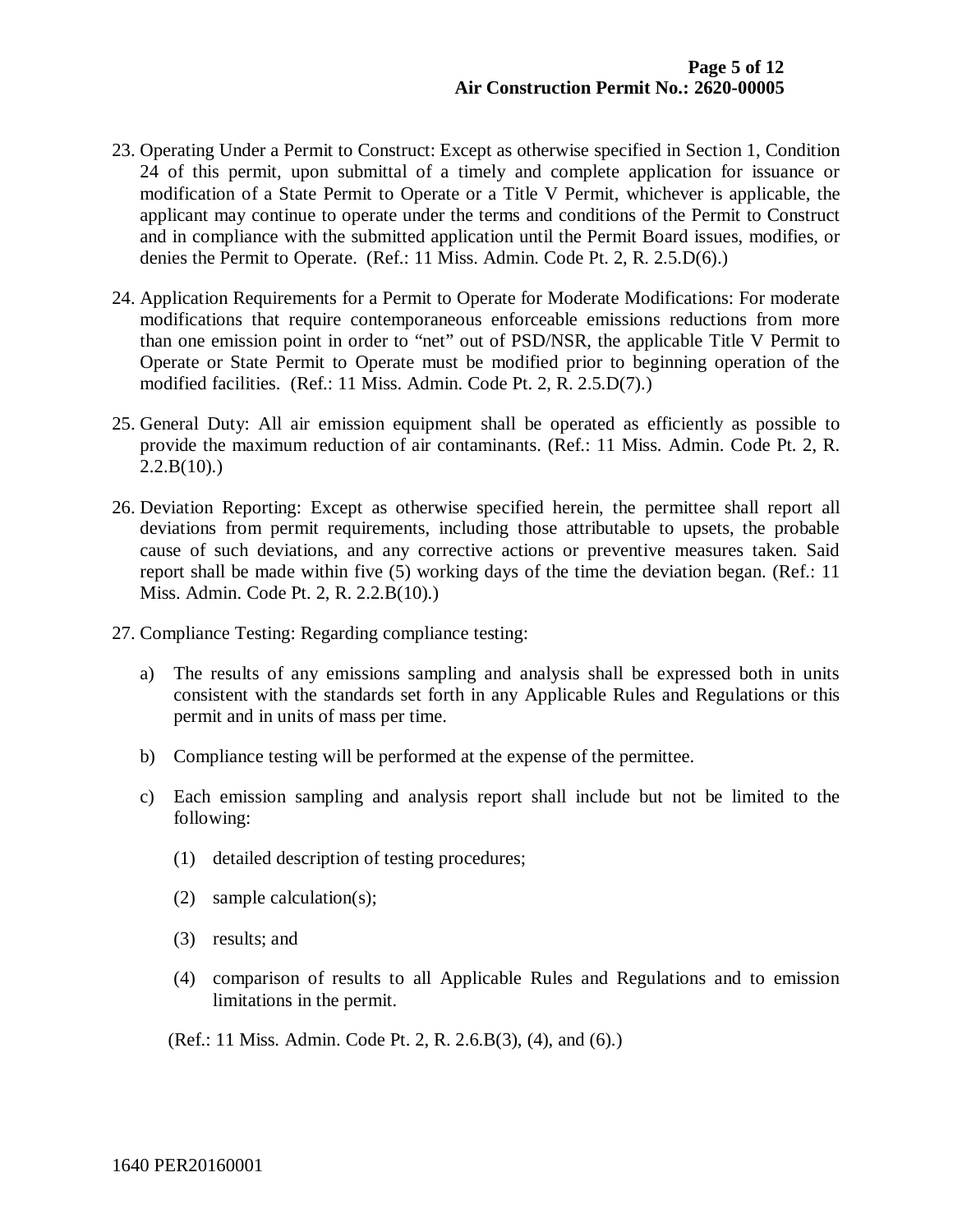#### **B. GENERAL NOTIFICATION REQUIREMENTS**

- 1. Within fifteen (15) days of beginning actual construction, the permittee must notify DEQ in writing that construction has begun. (Ref.: 11 Miss. Admin. Code Pt. 2, R. 2.5.C(2).)
- 2. The permittee must notify DEQ in writing when construction does not begin within eighteen (18) months of issuance or if construction is suspended for eighteen (18) months or more. (Ref.: 11 Miss. Admin. Code Pt. 2, R. 2.5.C(3).)
- 3. Upon the completion of construction or installation of an approved stationary source or modification, and prior to commencing operation, the applicant shall notify the Permit Board that construction or installation was performed in accordance with the approved plans and specifications on file with the Permit Board. (Ref.: 11 Miss. Admin. Code Pt. 2, R. 2.5.D(1) and (3).)
- 4. The Permit Board shall be promptly notified in writing of any change in construction from the previously approved plans and specifications or permit. If the Permit Board determines the changes are substantial, it may require the submission of a new application to construct with "as built" plans and specifications. Notwithstanding any provision herein to the contrary, the acceptance of an "as built" application shall not constitute a waiver of the right to seek compliance penalties pursuant to State Law. (Ref.: 11 Miss. Admin. Code Pt. 2, R.  $2.5.D(2).$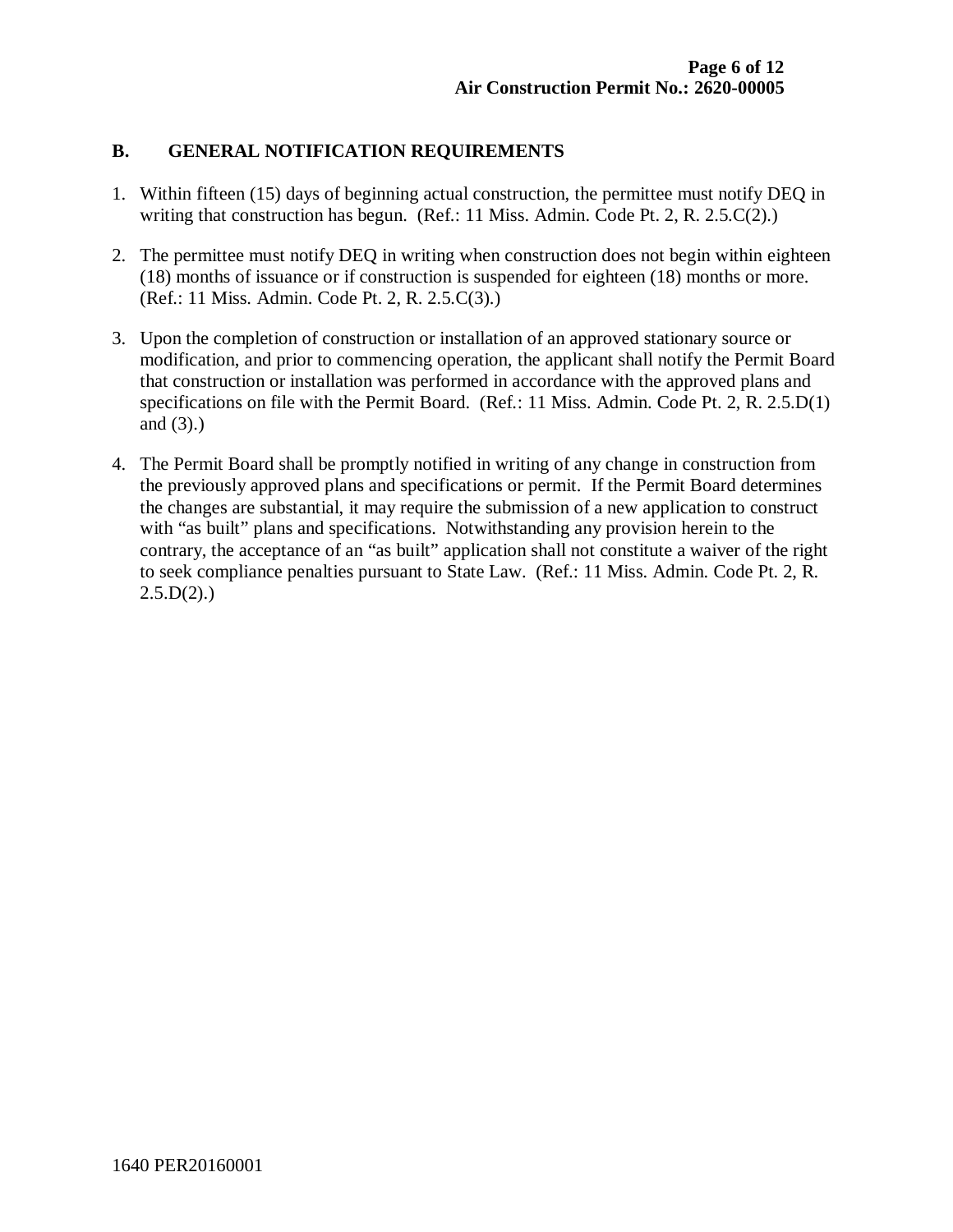### **SECTION 2 EMISSION POINT DESCRIPTION**

The permittee is authorized to construct/modify and operate, upon certification of construction, air emissions equipment, as described in the following table.

| <b>Emission</b><br>Point | <b>Description</b>                                                                        |
|--------------------------|-------------------------------------------------------------------------------------------|
| $AA-010$                 | 30 MMBTU/hr Direct-Fired Kiln permitted to burn sawdust, planer shavings, and natural gas |
| $AA-040$                 | 30 MMTU/hr Direct-Fired Kiln permitted to burn sawdust, planer shavings, and natural gas  |
| AA-050                   | 30 MMBTU/hr Direct-Fired Kiln permitted to burn sawdust, planer shavings, and natural gas |
| $AA-051$                 | Dry Fuel Storage Cyclone used to convey planer shavings and sawdust to Dry Kiln AA-050    |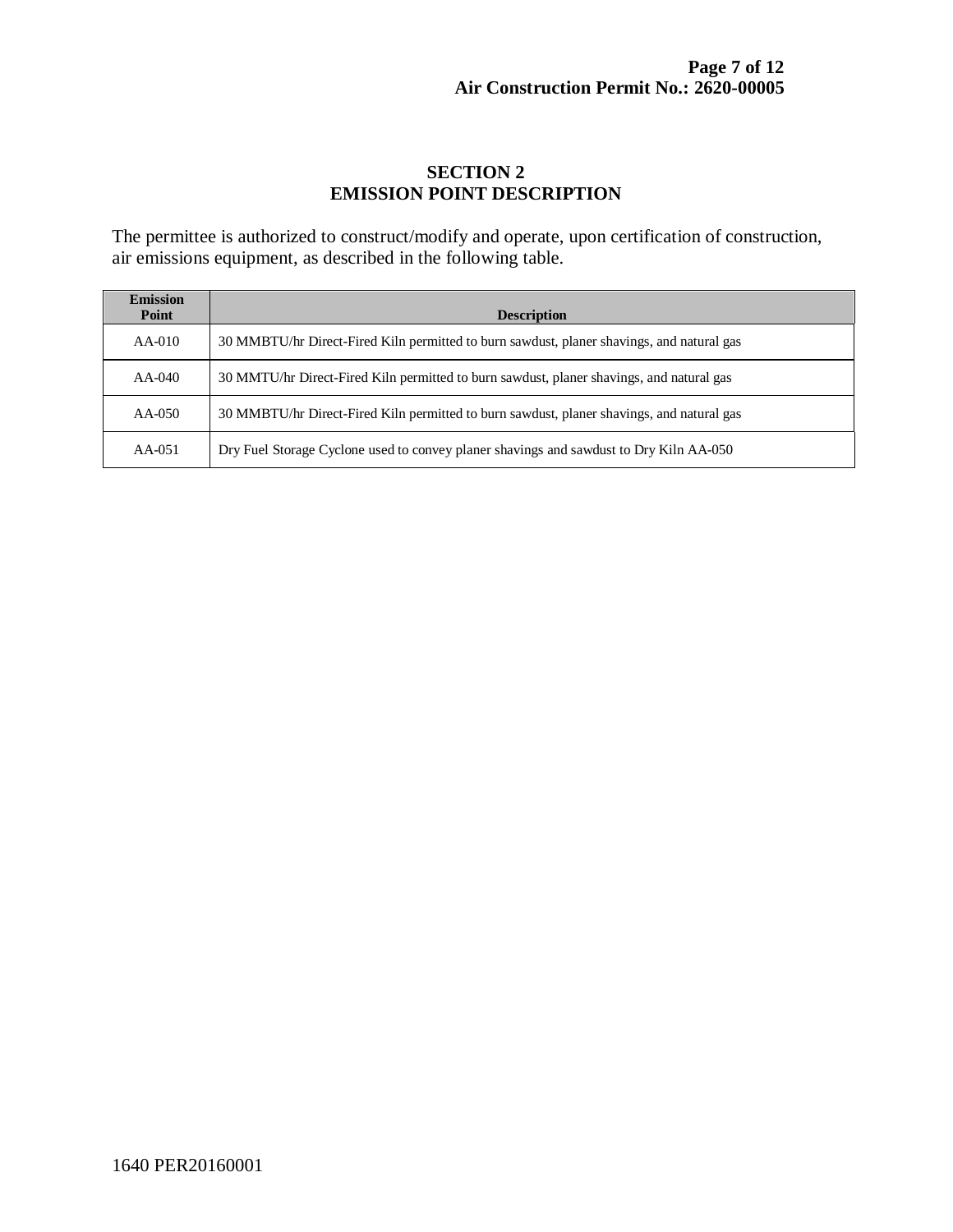| <b>Emission</b><br>Point                     | <b>Applicable Requirement</b>                                        | <b>Condition</b><br>Number(s) | Pollutant/<br><b>Parameter</b> | <b>Limitation/Standard</b>                                                                                                                                                                |
|----------------------------------------------|----------------------------------------------------------------------|-------------------------------|--------------------------------|-------------------------------------------------------------------------------------------------------------------------------------------------------------------------------------------|
| $AA-010$<br>$AA-040$<br>$AA-0.50$            | Federally Enforceable Permit to<br>Construct issued January 23, 2017 | 3.1                           | <b>VOC</b>                     | 346 tons per year of VOCs based upon<br>maximum green lumber throughput of<br>156,774,000 board feet per year and an<br>emission factor of 4.41 lbs VOC as VOC<br>per thousand board feet |
|                                              | 11 Miss. Admin. Code Pt. 2, Ch. 2.<br>R. 2.2.B(10)                   | 3.2                           | Fuel<br>Restriction            | Woodwaste is defined as sawdust, bark,<br>green chips, dry chips, ends, plywood trim,<br>and planer shavings                                                                              |
|                                              | 11 Miss Admin Code Pt. 2,<br>R.1.4.B(1).                             | 3.3                           | SO <sub>2</sub>                | 500 ppm by volume                                                                                                                                                                         |
|                                              | 11 Miss Admin Code Pt. 2,<br>R.1.3.D(1)(b)                           | 3.4                           | <b>PM</b>                      | $E = 0.8808 * I^{0.1667}$                                                                                                                                                                 |
|                                              | 40 CFR Part 63 Subpart DDDD                                          | 3.5                           | <b>HAPs</b>                    | General Applicability                                                                                                                                                                     |
| $AA-0.51$                                    | 11 Miss Admin Code Pt. 2 R.<br>1.3.F(1)                              | 3.6                           | <b>PM</b>                      | $E = 4.1 p^{0.67}$                                                                                                                                                                        |
| $AA-010$<br>$AA-040$<br>$AA-050$<br>$AA-051$ | 11 Miss. Admin. Code Pt. 2, Ch. 1.<br>R. 1.3                         | 3.7                           | Opacity                        | $\leq$ 40% except during startup                                                                                                                                                          |

#### **SECTION 3 EMISSION LIMITATIONS AND STANDARDS**

- 3.1 For the three dry kilns (AA-010, AA-040, and AA-050) the permittee shall comply with the Federally Enforceable Permit to Construct issued January 23, 2017 to meet the limit of 346 tons per year of VOCs as VOCs by limiting green lumber throughput to 156,774,000 board feet per year calculated as a 12-month rolling total and based upon an emission factor of 4.41 lbs VOC as VOC per thousand board feet. (Ref.: Federally Enforceable Permit to Construct issued January 23, 2017)
- 3.2 For Emission Points AA-010, AA-040 and AA-050, the permittee is authorized to burn as fuel only uncontaminated wood waste. For purposes of this permit, wood residue is defined as sawdust, bark, green chips, and planer shavings generated from the processing of harvested timber and may be purchased from outside sources. Additionally, the permittee is authorized to use up to 10 gallons of diesel to ignite the fuel bed during startup. (Ref.: 11 Miss. Admin. Code Pt. 2, Ch. 2. R. 2.2.B(10))
- 3.3 For Emission Points AA-010, AA-040 and AA-050, except as otherwise provided herein, no person shall cause or permit the emission of gas containing sulfur oxides (measured as sulfur dioxide) in excess of 500 ppm by volume from any process equipment (Ref.:11 Miss Admin Code Pt. 2, R.1.4.B(1))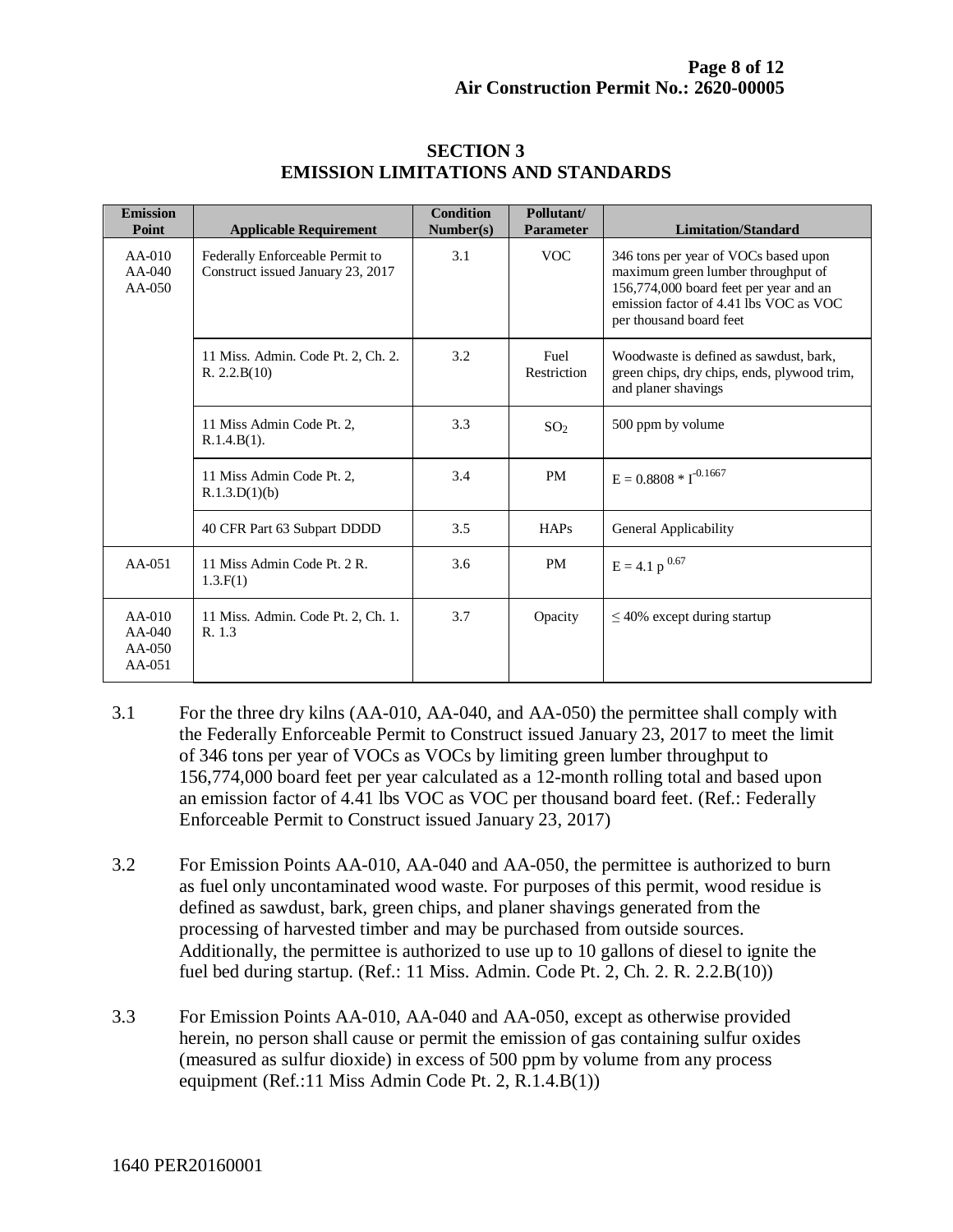3.4 For Emission Points AA-010, AA-040, and AA-050, emissions of ash and/or particulate matter shall not exceed an emission rate as determined by the relationship:

$$
E = 0.8808 * I^{0.1667}
$$

where E is the emission rate in pounds per million BTU per hour input and I is heat input in millions of BTU per hour. (Ref.:11 Miss Admin Code Pt. 2, R.1.3.D(1)(b))

- 3.5 Emission Points AA-010, AA-040, and AA-050 are subject to the National Emission Standards for Hazardous Air Pollutant's for the source category: Plywood and Composite Wood Products, 40 CFR Subpart 63 DDDD. These units are affected sources per 40 CFR 63.2231(a) of the rule, however, the only applicable requirement is initial notification. There are no applicable monitoring, recordkeeping, or reporting requirements in Subpart DDDD. (Ref.: 40 CFR 63.2231).
- 3.6 Except as otherwise specified, no person shall cause, permit, or allow the emission of particulate matter in total quantities in any one hour from any manufacturing process, which includes any associated stacks, vents, outlets, or combination thereof, to exceed the amount determined by the relationship:

$$
E = 4.1 p^{0.67}
$$

Where E is the emission rate in pounds per hour and p is the process weight input rate in tons per hour. (Ref.: 11 Miss Admin Code Pt. 2, R.1.3.F(1)).

3.7 For Emission Points AA-010, AA-040, AA-050 and AA-051, the permittee shall have emissions of Opacity  $\leq 40$  % as determined by EPA Test Method 9 as found in 40 CFR Part 60 Appendix A. The permittee shall limit emissions during startup which exceed 40% opacity to fifteen minutes per startup in any one hour and not to exceed three startups per stack in any twenty-four-hour period.

Except as otherwise specified or limited herein, the permittee shall not cause, allow, or permit the discharge into the ambient air from any point source or emissions, any air contaminant of such opacity as to obscure an observer's view to a degree in excess of 40% opacity. This shall not apply to vision obscuration caused by uncombined water droplets. (Ref.: 11 Miss. Admin. Code Pt. 2, Ch. 1. R. 1.3)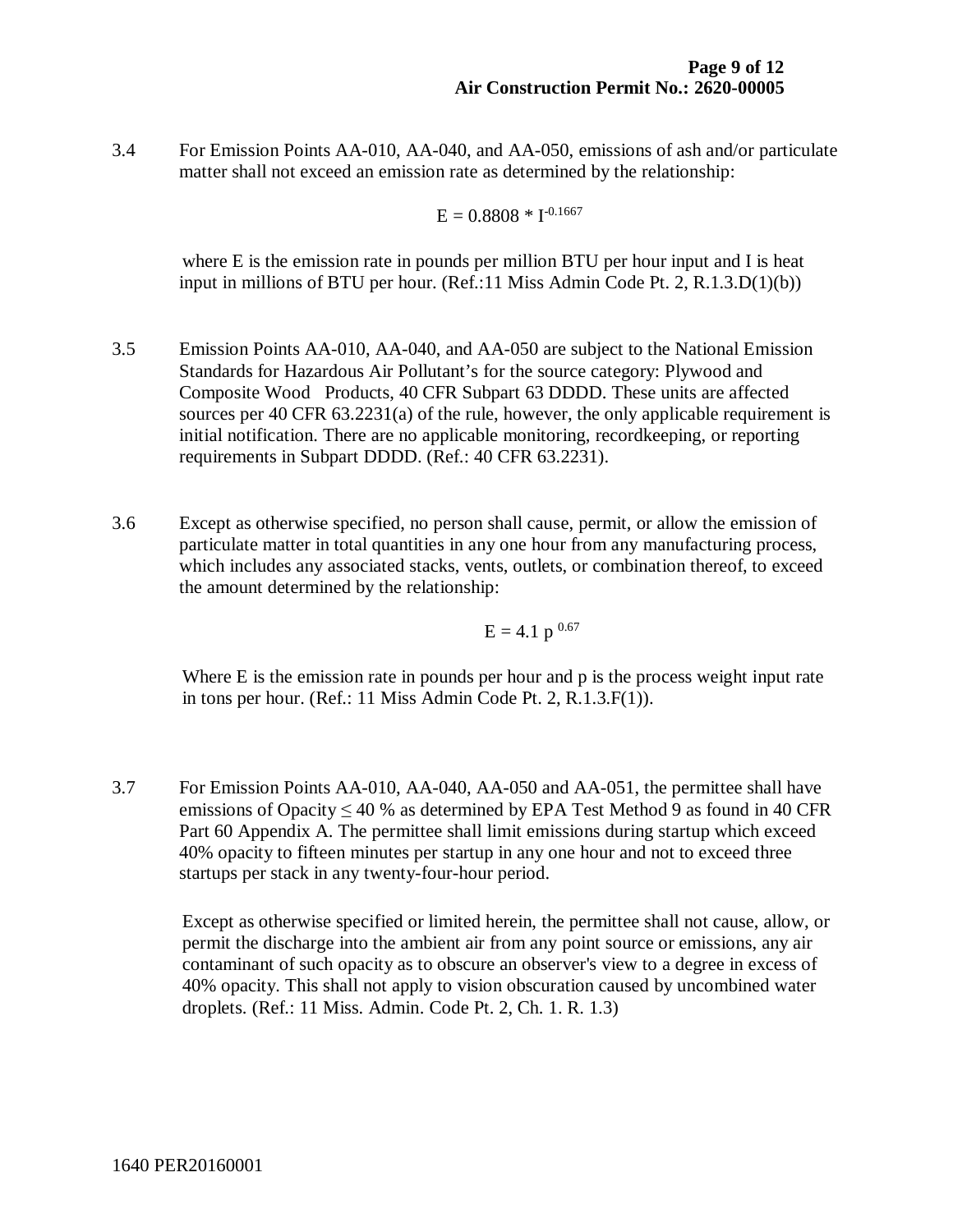**Page 10 of 12 Air Construction Permit No.: 2620-00005**

# **SECTION 4 WORK PRACTICES**

#### *THIS SECTION WAS INTENTIONALLY LEFT BLANK SINCE NO WORK PRACTICE STANDARDS APPLY TO THIS PERMIT ACTION.*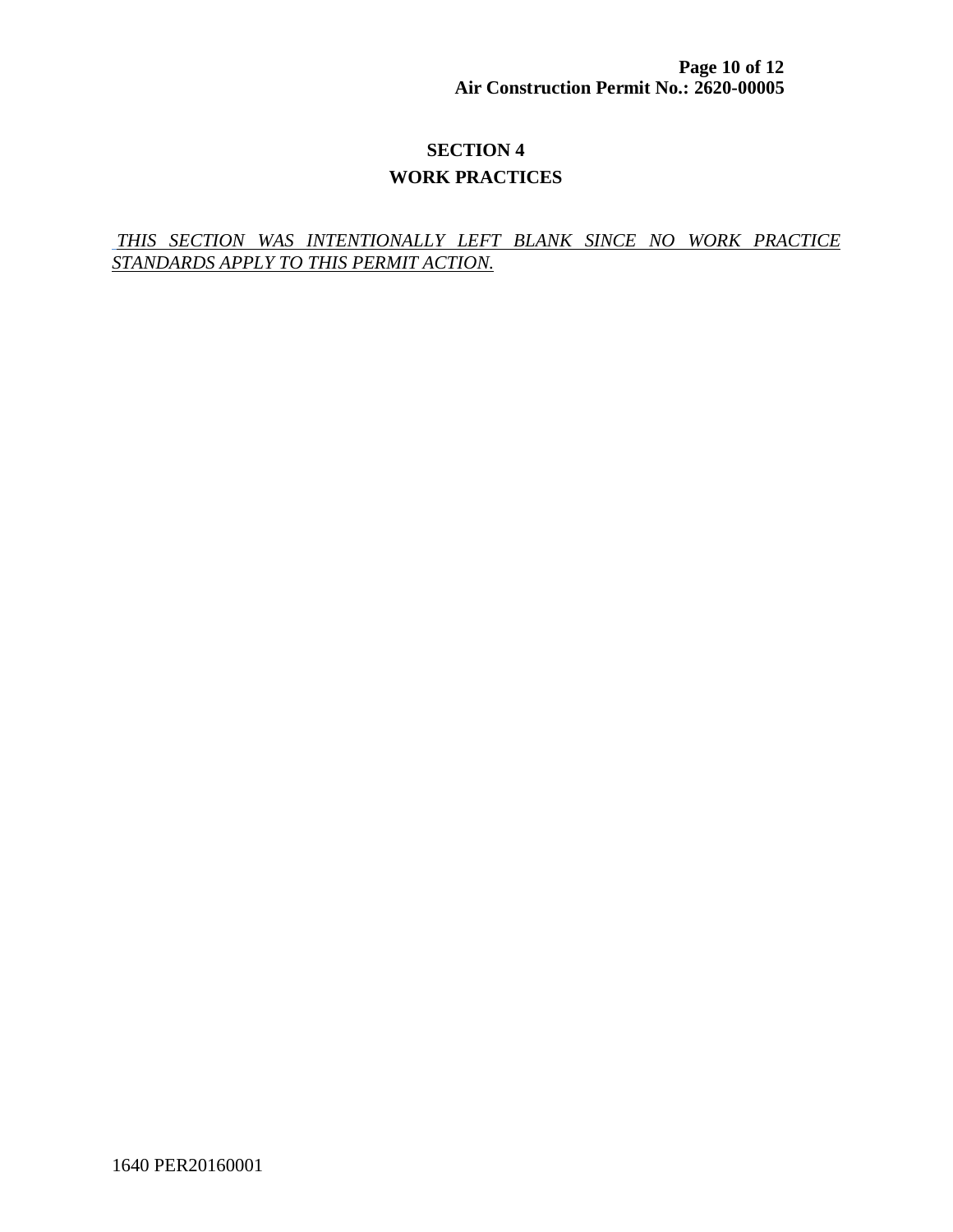| <b>Emission</b><br><b>Point</b>            | <b>Applicable Requirement</b>                     | <b>Condition</b><br>Number(s) | Pollutant/<br><b>Parameter</b> | <b>Monitoring/Recordkeeping</b><br><b>Requirement</b> |
|--------------------------------------------|---------------------------------------------------|-------------------------------|--------------------------------|-------------------------------------------------------|
| $AA-010$<br>$AA-040$<br>$AA-050$           | 11 Miss. Admin. Code Pt. 2, Ch. 2.<br>R.2.2.B(10) | 5.1                           | VOC.                           | Record Monthly Dry Lumber Production                  |
| $AA-051$                                   | 11 Miss. Admin. Code Pt. 2, Ch. 2.<br>R.2.2.B(10) | 5.2                           | Opacity                        | Weekly opacity observations                           |
| $AA-010$<br>AA-040<br>$AA-050$<br>$AA-051$ | 11 Miss. Admin. Code Pt. 2, Ch. 2.<br>R.2.2.B(10) | 5.3                           | Maintenance<br>Inspections     | Weekly maintenance inspections                        |

#### **SECTION 5 MONITORING AND RECORDKEEPING REQUIREMENTS**

- 5.1 For Emission Points AA-010, AA-040 and AA-050, the permittee shall record the amount of lumber dried in each kiln per month expressed in MMBF/month and the annual total combined throughput for the three kilns expressed in MMBF/year as a rolling 12-month total. These records shall be maintained on site for at least five (5) years and shall be made available upon request to Office of Pollution Control personnel. (Ref.: 11 Miss. Admin. Code Pt. 2, Ch. 2. R. 2.2.B(10))
- 5.2 For Emission Point AA-051, the permittee shall assure compliance with opacity limitations by weekly opacity observations from the exhaust stacks. If any visible emissions are detected, EPA Reference Method 9 shall be performed. If conditions are such that opacity readings cannot be taken using observations of Method 9, the permittee shall note these conditions in the record and provide an explanation of why it was not possible to perform opacity readings/observations. (Ref. 11 Miss. Admin. Code Pt.2. R.6.3.A(3)(a)).
- 5.3 For Emission Points AA-010, AA-040, AA-050 and AA-051, the permittee shall perform weekly inspections of the air pollution control equipment. Maintenance shall be performed as necessary to maintain proper operation of the pollution control equipment. Records of weekly inspections and any maintenance performed shall be kept in log form and made available for review upon request by Office of Pollution Control personnel. The permittee shall have access at all times to sufficient equipment as is necessary to repair and/or replace the pollution control equipment. (Ref.: 11 Miss. Admin. Code Pt. 2, Ch. 2. R. 2.2.B(10))